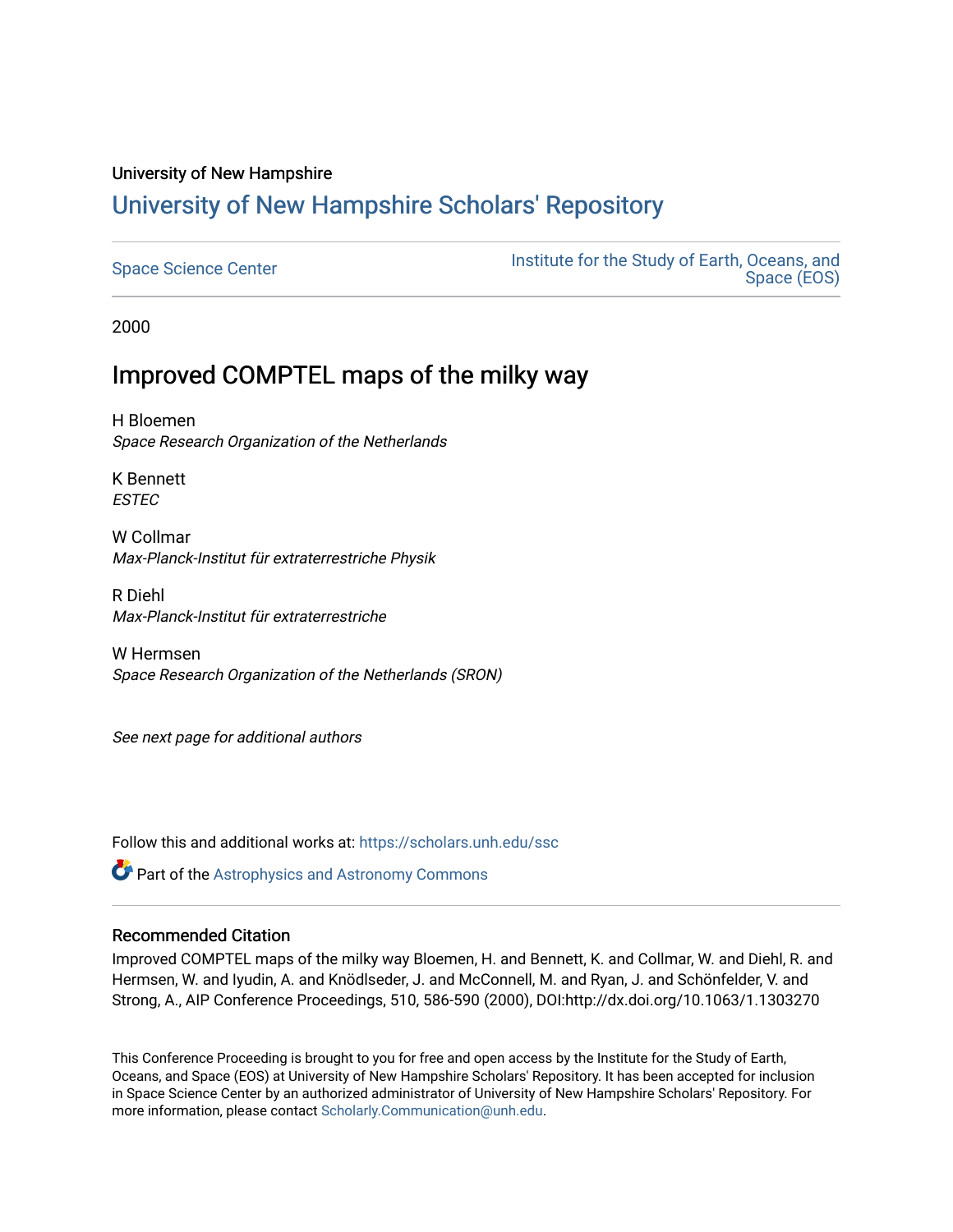### Authors

H Bloemen, K Bennett, W Collmar, R Diehl, W Hermsen, A Iyudin, J Knodlseder, Mark L. McConnell, James M. Ryan, V Schonfelder, and A W. Strong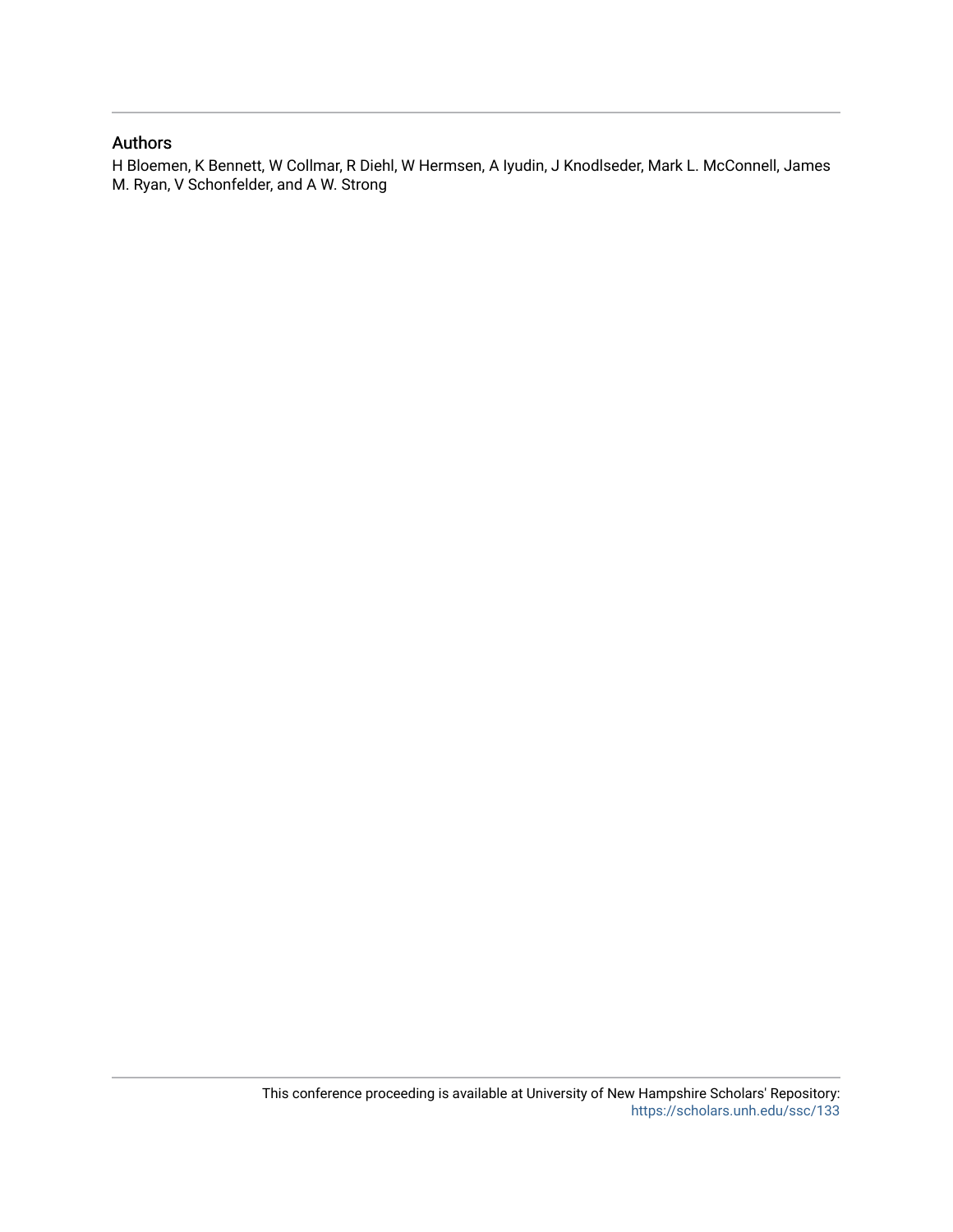



### **Improved COMPTEL maps of the milky way**

[H. Bloemen](http://scitation.aip.org/search?value1=H.+Bloemen&option1=author), [K. Bennett](http://scitation.aip.org/search?value1=K.+Bennett&option1=author), [W. Collmar](http://scitation.aip.org/search?value1=W.+Collmar&option1=author), [R. Diehl,](http://scitation.aip.org/search?value1=R.+Diehl&option1=author) [W. Hermsen,](http://scitation.aip.org/search?value1=W.+Hermsen&option1=author) [A. Iyudin,](http://scitation.aip.org/search?value1=A.+Iyudin&option1=author) [J. Knödlseder,](http://scitation.aip.org/search?value1=J.+Kn�dlseder&option1=author) [M. McConnell](http://scitation.aip.org/search?value1=M.+McConnell&option1=author), [J. Ryan,](http://scitation.aip.org/search?value1=J.+Ryan&option1=author) [V.](http://scitation.aip.org/search?value1=V.+Sch�nfelder&option1=author) [Schönfelder](http://scitation.aip.org/search?value1=V.+Sch�nfelder&option1=author), and [A. Strong](http://scitation.aip.org/search?value1=A.+Strong&option1=author)

Citation: [AIP Conference Proceedings](http://scitation.aip.org/content/aip/proceeding/aipcp?ver=pdfcov) **510**, 586 (2000); doi: 10.1063/1.1303270 View online: <http://dx.doi.org/10.1063/1.1303270> View Table of Contents: <http://scitation.aip.org/content/aip/proceeding/aipcp/510?ver=pdfcov> Published by the [AIP Publishing](http://scitation.aip.org/content/aip?ver=pdfcov)

**Articles you may be interested in** [EGRET \(GeV\) Blazars](http://scitation.aip.org/content/aip/proceeding/aipcp/10.1063/1.1370801?ver=pdfcov) AIP Conf. Proc. **558**, 324 (2001); 10.1063/1.1370801

[Galactic diffuse gamma ray emission >10 GeV](http://scitation.aip.org/content/aip/proceeding/aipcp/10.1063/1.1370789?ver=pdfcov) AIP Conf. Proc. **558**, 171 (2001); 10.1063/1.1370789

[The diffusive galactic GeV/TeV ramma-ray background: Sources vs. transport](http://scitation.aip.org/content/aip/proceeding/aipcp/10.1063/1.1291380?ver=pdfcov) AIP Conf. Proc. **515**, 281 (2000); 10.1063/1.1291380

[The cosmic diffuse gamma-ray background measured with COMPTEL](http://scitation.aip.org/content/aip/proceeding/aipcp/10.1063/1.1307028?ver=pdfcov) AIP Conf. Proc. **510**, 467 (2000); 10.1063/1.1307028

[Detecting the attenuation of blazar gamma-ray emission by extragalactic background light with GLAST](http://scitation.aip.org/content/aip/proceeding/aipcp/10.1063/1.1303301?ver=pdfcov) AIP Conf. Proc. **510**, 759 (2000); 10.1063/1.1303301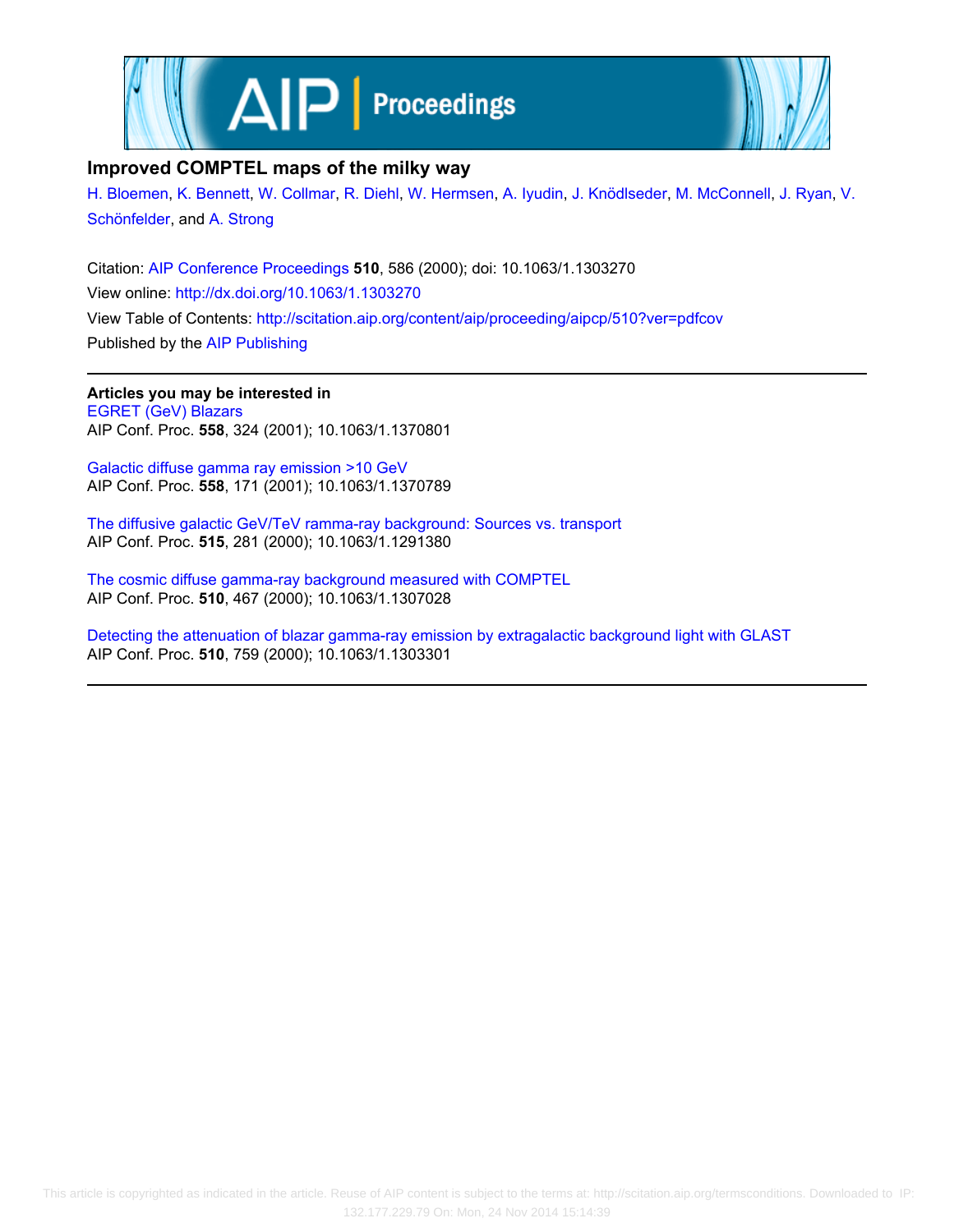### **Improved COMPTEL maps of the Milky Way**

H. Bloemen\*, K. Bennett<sup>||</sup>, W. Collmar<sup>†</sup>, R. Diehl<sup>†</sup>, W. Hermsen\*, A. Iyudin<sup>†</sup>, J. Knödlseder<sup>§</sup>, M. McConnell<sup>‡</sup>, J. Ryan<sup>‡</sup>,  $V.$  Schönfelder<sup>†</sup>, A. Strong<sup>†</sup>

> *\*SRON-Utrecht, Sorbonnelaan 2, 3584 CA Utrecht, The Netherlands ^MPE, Postfach 1603, 85740 Garching, Germany* \* *Space Science Center, UNH, Durham NH 03284, USA ^Astrophysics Division, ESTEC,2200 AG Noordwijk, The Netherlands* <sup>§</sup> CESR, CNRS/UPS, BP 4346, 31028 Toulouse Cedex, France

**Abstract.** In the course of the mission we have gradually developed an analysis method that separates in an iterative manner the celestial emission and the *(a priori* unknown) instrumental background. It has become our standard analysis tool for point sources. We illustrate here that this method is widely applicable now. It provides mutually consistent sets of model-fitting parameters (spectra) and sky maps, both for continuum and line studies. Because of the wide applicability, it has been possible to make various cross-checks while building up confidence in this procedure.

### **INTRODUCTION**

COMPTEL has the capability of mapping the sky in the 1-30 MeV regime with an angular resolution of  $1^{\circ}-3^{\circ}$  and an energy resolution of 5-10% FWHM [21]. The data analysis, however, is certainly not trivial. It is complicated by the dominant instrumental background and by the complex response of the instrument. The background exceeds the celestial (galactic) signal by a factor of roughly 50 and it has significantly changed during the mission. In mapping  $\gamma$ -ray line emission, the removal of celestial continuum radiation introduces an additional challenging problem. In order to study point sources along the Milky Way (apart from pulsars), the diffuse emission has to be accounted for carefully. We have gradually learned how to deal more accurately with this variety of important 'background' aspects.

The COMPTEL imaging data space is 3-dimensional, consisting of two spatial coordinates (the scatter direction  $\chi, \psi$ ) and the Compton scatter angle  $\bar{\varphi}$  [21]. A sufficiently accurate *independent* estimate of the instrumental background in this data space is not available. We have therefore developed a filtering technique, of which the basic principle is described in [2]. This has become our standard method for point-source studies (through forward folding in maximum-likelihood analyses). It is based on the fact that the  $(\chi, \psi)$  structure of the data cube is to first order

> CP510, *The Fifth Compton Symposium,* edited by M. L. McConnell and J. M. Ryan © 2000 American Institute of Physics l-56396-932-7/00/\$17.00

> > 586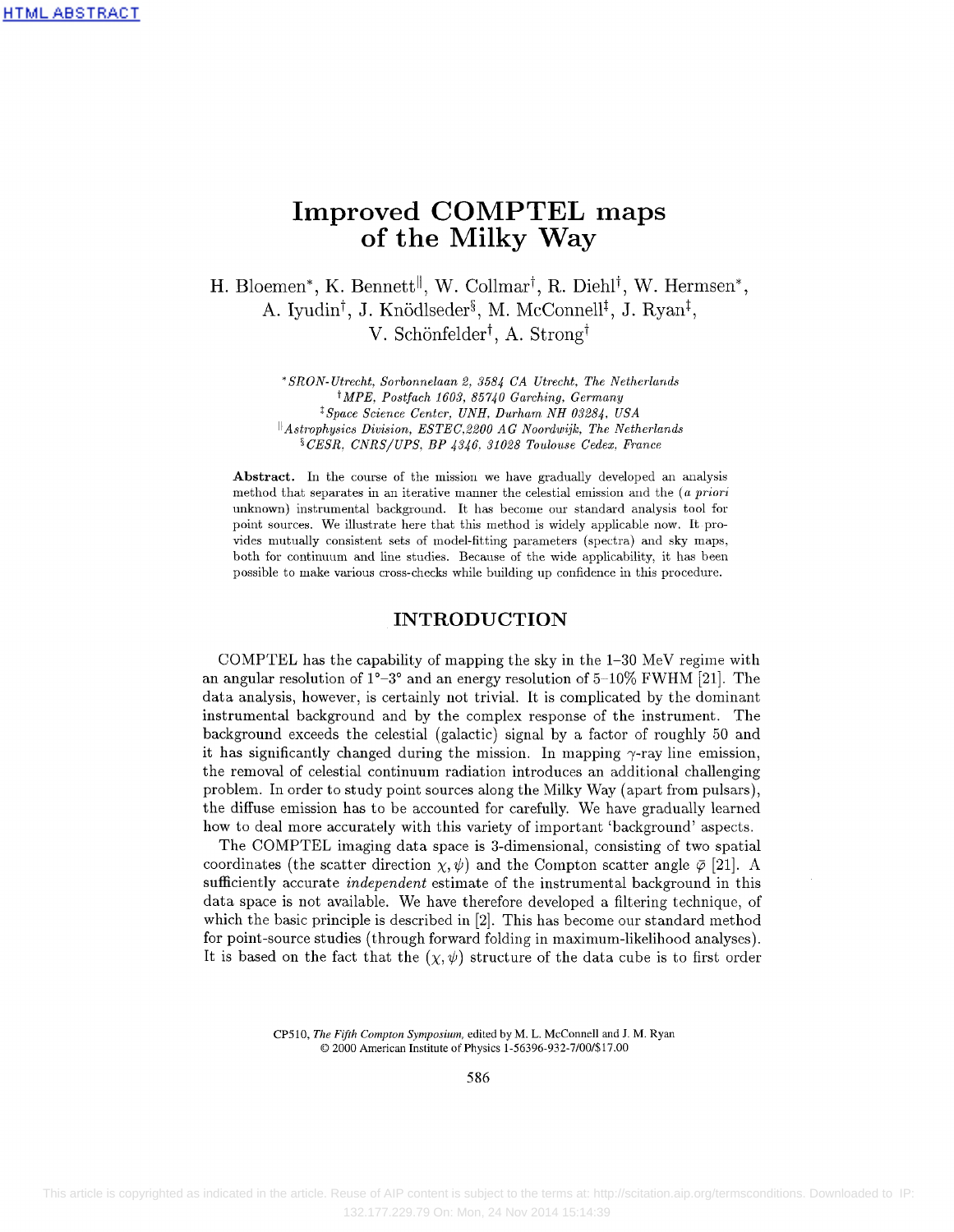well described by known geometry characteristics, with deviations being largely independent of  $\bar{\varphi}$ . In order to enable accurate quantitative studies of extended emission (or to account for its presence in source studies), an iterative approach was added to this method, with background modeling and model fitting being performed simultaneously. Also, all viewing periods (VPs) are handled separately now to account accurately for changes in the background during the mission [10].

### **CONTINUUM EMISSION**

Our prime goal here is to derive maps that can be used in a quantitative manner. Previous sky-mapping attempts have been presented by Strong et al. [22,25] and by Bloemen et al. [1,4], the latter [4] showing first results from the current approach. In all analyses addressed in this paper, our first step is the instrumentalbackground modeling and simultaneous *(all-sky)* model fitting mentioned above. The purpose of the model fitting is to estimate (and account for) the total sky flux in the map as well as its global distribution while generating the background model. Previously, background scaling factors had to be chosen and emission near intense sources was suppressed [25]. The resulting background model is then used to generate the actual map, for which we use here maximum-entropy imaging. In an iterative manner, through likelihood optimization, background models are first determined for each *individual* viewing period, while model intensity distributions are fitted simultaneously to the *combined* set of observations. For approximation of the expected continuum emission, we used a total gas column density map as a tracer of the bremsstrahlung emission (from HI and CO data), an inverse-Compton model [27], an isotropic component, and the strongest sources, Crab and Cyg X-l. Although the sky models used here provide a good global description of the data, contributions from ensembles of sources with similar large-scale distributions can of course not be excluded. But this is in principle irrelevant for the background modeling and subsequent imaging. We have verified that using other model intensity distributions (e.g. various combinations of 2 to 3 rather arbitrarily chosen smooth components) gives very similar results, provided, of course, that these models indeed enable a global description of the  $\gamma$ -ray Milky Way.

The model-fitting result is interesting in itself (spectra, hypothesis testing), but is not addressed here in further detail. The results of such large-scale model fitting procedures have already turned out to be strongly influenced by different handlings of the instrumental background (c.f. Strong et al. [22,23,26] & Bloemen et al. [3,4]).

Fig. la shows the 1-30 MeV map that we have extracted with this technique. Fig. Ib shows the corresponding map of candidate sources (see also [7]), which was obtained by adding the fitted sky models to the instrumental-background model. These maps are of the  $\iota\nu F_{\nu}$ ' type; they are sums of 3 maps (1-3, 3-10, and 10-30 MeV), which we have added together with weight factors such that all 3 contribute equally under the assumption of an  $E^{-2}$  photon spectrum (so characteristics of each band are visible in these images). The significance of small-scale features has

587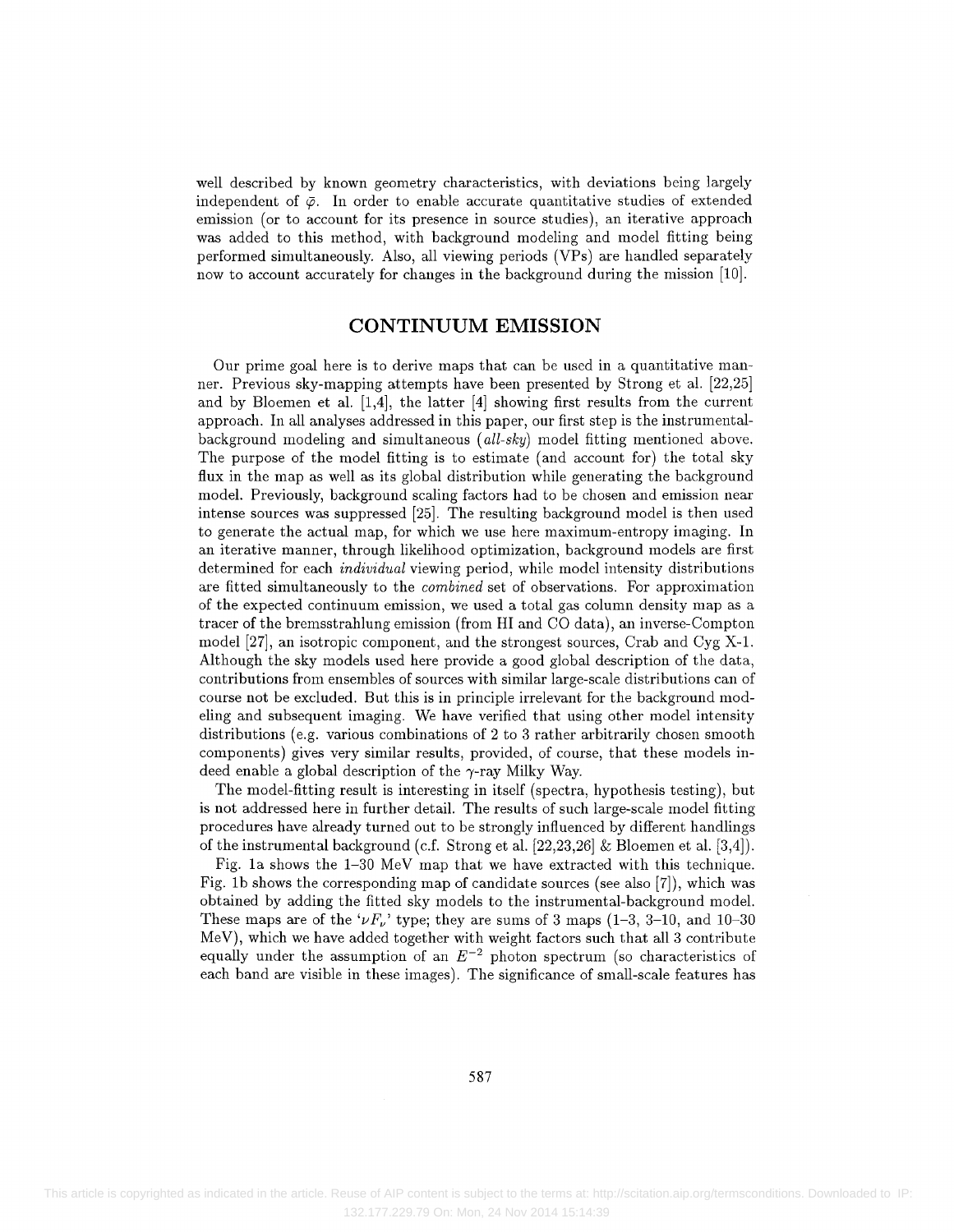

**FIGURE 1.** Examples of new COMPTEL maps of the Milky Way. Panels *abc* include data obtained during the first  $\sim$ 5 years of the mission (VPs 1-522.5); panel *d* includes data up to VP 617.1. The Crab is modeled out in the two continuum maps. Clearly visible in panel *b* are e.g. the Vela pulsar (263,-3), PSR 1509-58 (320,-1), Cyg X-l (71,3), 2CG135+1 (135,1), Cen A (310,19), a strong unidentified source at (18,0), and a peculiar extended source centered at about (272,-8) [16]. In panel *d* the locations of Cas A and the new candidate <sup>44</sup>Ti source [11,12] are indicated

#### 588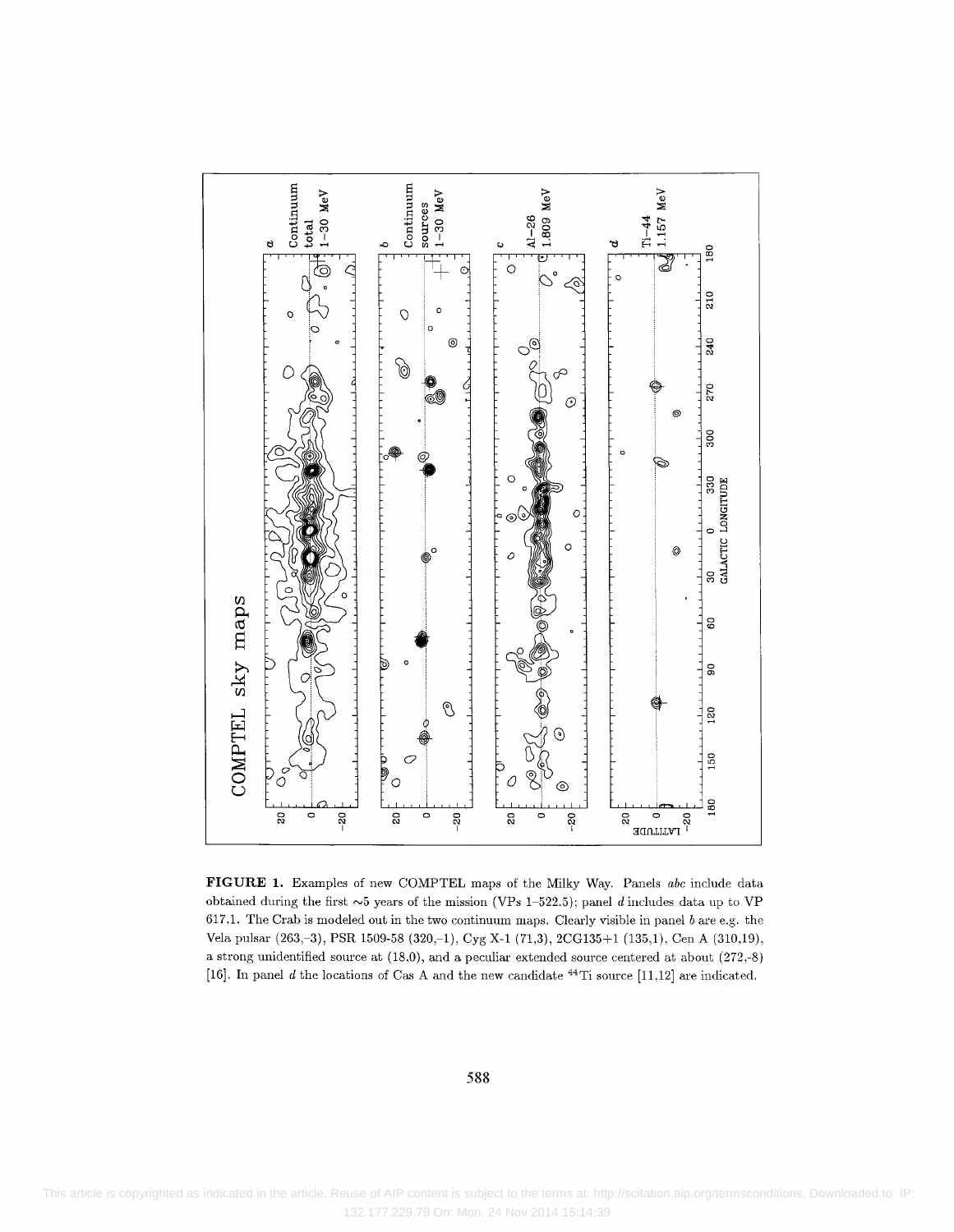

**FIGURE 2.** COMPTEL spectrum of the inner Galaxy (statistical errors and 25% errors, including systematics), together with results from *Ginga* [29], OSSE [19,20], and EGRET [24].

to be judged from dedicated studies (see [15] for a general discussion on maximumentropy mapping of COMPTEL data). Figs. 2 shows the resulting spectrum for the inner galactic radian. Spectra for the individual model components are available as well [4]. These can be compared with e.g. bremsstrahlung and 1C model spectra, but this is beyond the scope of this paper. Also a spectrum of the isotropic (cosmic) background emission is extracted in this analysis (see [6]), which turns out to be in good agreement with the result of a very different analysis technique [13,28].

#### LINE EMISSION

The background that needs to be accounted for in  $\gamma$ -ray line studies (main focus here is on the  $^{26}\mathrm{Al}$  1.809 MeV line) consists of an instrumental component and the celestial continuum emission. We have previously treated these two components as one entity, both in our sky mapping [15,17,18] and in our sky-model fitting [8,9,14]. We determined in those studies the background model at  $1.7-1.9 \text{ MeV}$ (hereafter referred to as the 1.8 MeV band) by scaling of the total event distribution at adjacent energies ( $\sim$  1–10 MeV, excluding the 1.8 MeV band). This is an approximation, because the spectra of the instrumental and celestial components are different. As the instrumental component strongly dominates, the celestial continuum emission is not properly accounted for. We have now applied the same method as in our continuum study, but in a two-step approach, first extracting the celestial emission in narrow energy ranges adjacent to the 1.8 MeV band and then using the derived (interpolated) intensity distribution as a fixed ingredient in the analysis of the 1.8 MeV band itself. Further details can be found in [5].

Fig. Ic shows the resulting 1.809 MeV maximum-entropy map. The appearance of this map is similar to that of the map obtained with our previous background modeling method [17] (an update is presented in these proceedings [18]). In the present new analysis, however, we tend to extract a higher flux for the galactic disk